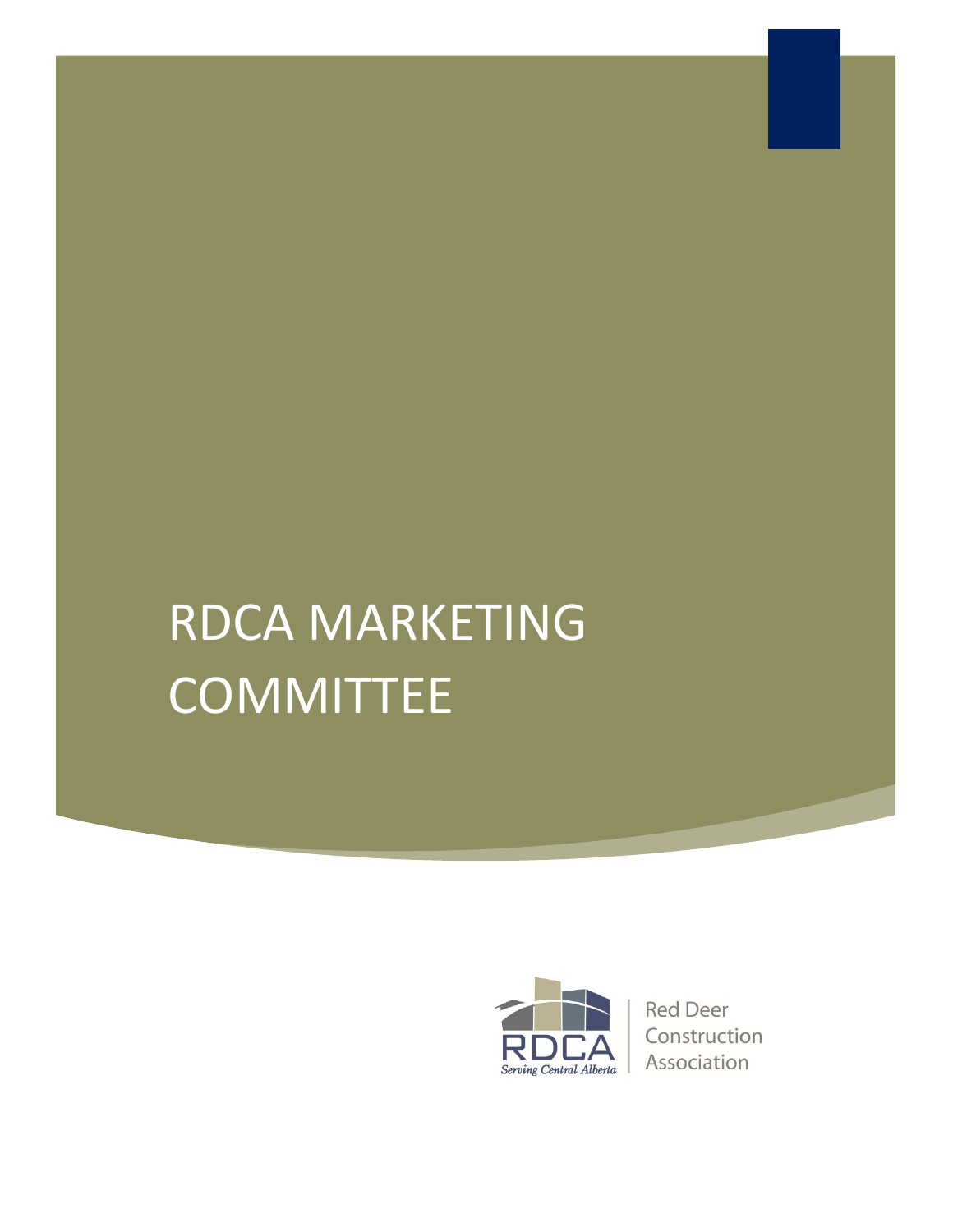## **A. Committee Structure**



## **B. Overview and Purpose**

The Marketing Committee is a standing committee of the Red Deer Construction Association Board. The purpose of the committee is promotion of the RDCA brand, events and services; membership growth; development, review and production of the Commercial Construction Awards and Building Central Alberta evening.

#### **C. Responsibility and Scope**

- 1. The Executive Committee is responsible for the appointment of current Board Members based on availability, skills, interests and experience.
- 2. Recommended Committee appointments are approved by the Executive Committee upon recommendation by the Marketing Committee.
- 3. The Committee Chair is appointed by the RDCA Executive Committee.

#### **D. Members (Directors)**

1. 3 to 4 members representing the Red Deer Construction Association. Members at large will be accepted. Based on the number of events – the members at large can vary.

## **E. Objectives**

- 1. Aid in the development of the RDCA marketing plan on an annual basis.
- 2. Assist in preparation and support for major events such as the golf tournament, Commercial Construction Awards, AGM, Annual Member BBQ and Christmas Breakfast.
- 3. Assist the RDCA in the growth of the membership.
- 4. Promote the benefits and services that go along with being a member.
- 5. Promote and assist with the marketing tools used by the RDCA that includes the newsletter and annual publication.
- 6. Develop and promote a branding message for the RDCA.
- 7. Prepare an annual budget for the committee.

## **F. Meetings**

1. The Committee shall hold scheduled meetings as required throughout the year to fulfill its duties and responsibilities. The Marketing Committee would normally meet four times per year. There will be additional meetings scheduled January and February of each year to review the Commercial Construction Awards and Building Central Alberta evening. There will also be an additional meeting held in the spring to assist with the organization of the Annual Golf Classic.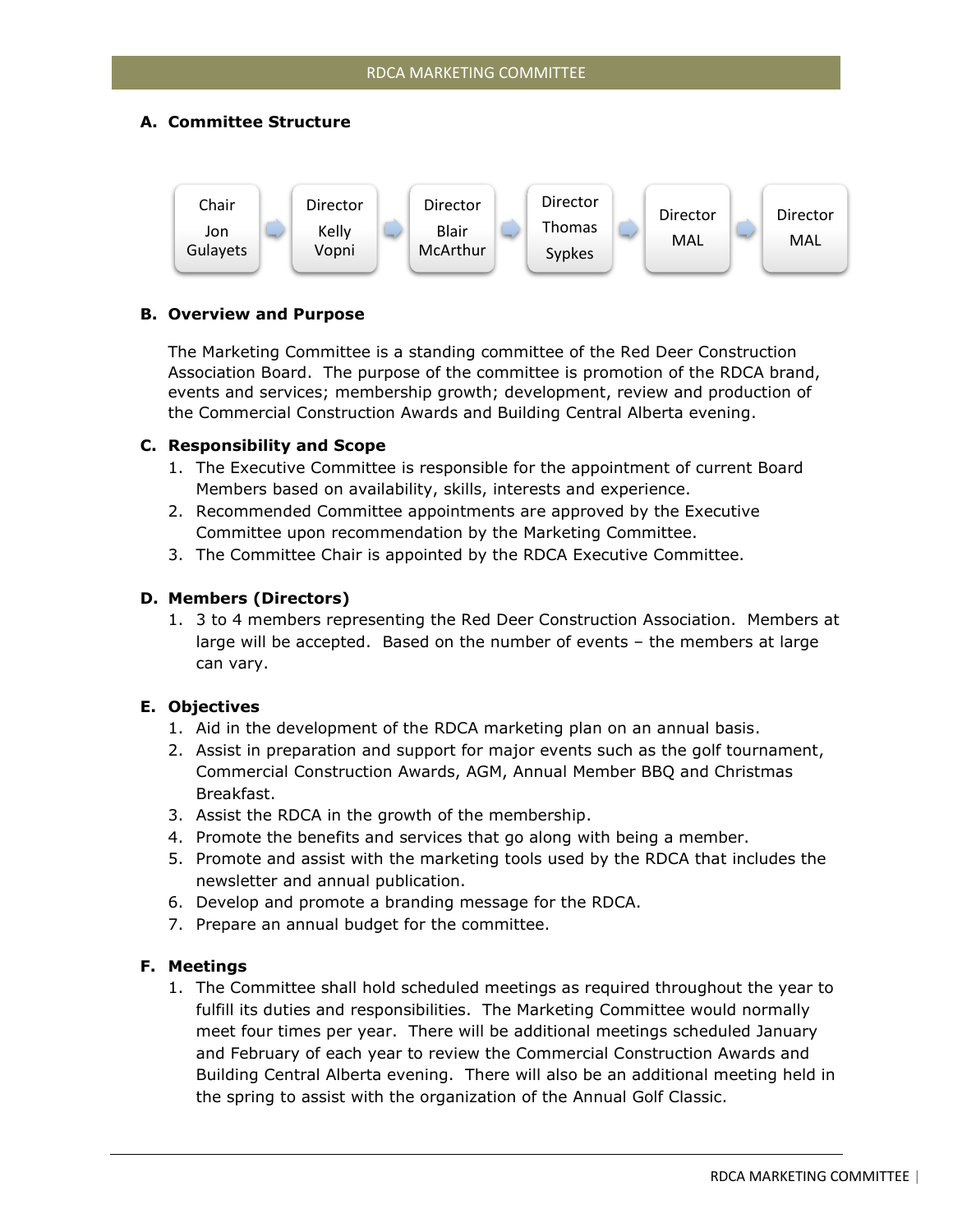- 2. Special meetings may be called at any time with due notice by the Committee Chair
- 3. The Committee Chair shall establish meeting agendas and ensure that minutes of the meeting are produced and circulated to the Committee and the Board. The Chair of the Committee is responsible for ensuring the Committee's annual calendar, meeting agendas, activities, and discussions are in line with and support the Board's role and its annual calendar
- 4. Quorum will be a majority of the members present at the meeting.
- 5. If the Chair of the Committee is not present at the meeting of the Committee, the Chair shall be chosen by the Committee from among the remaining members present.

## **G. Authority**

The Committee does not have decision making authority independent from the Board; but may make recommendations from time to time to the Board on any aspect of its duties and responsibilities.

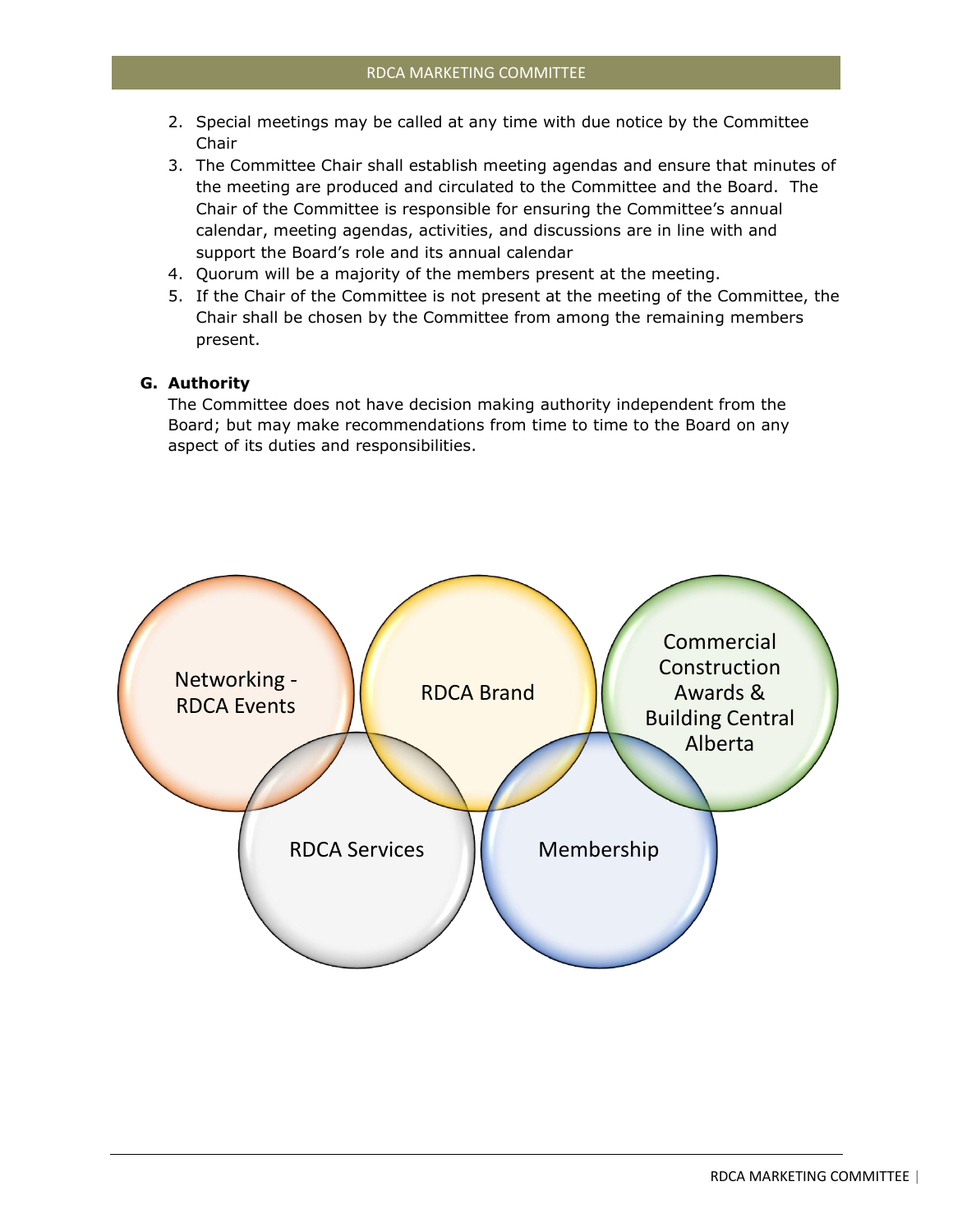# **RDCA Membership:**



# **RDCA Membership by Location**

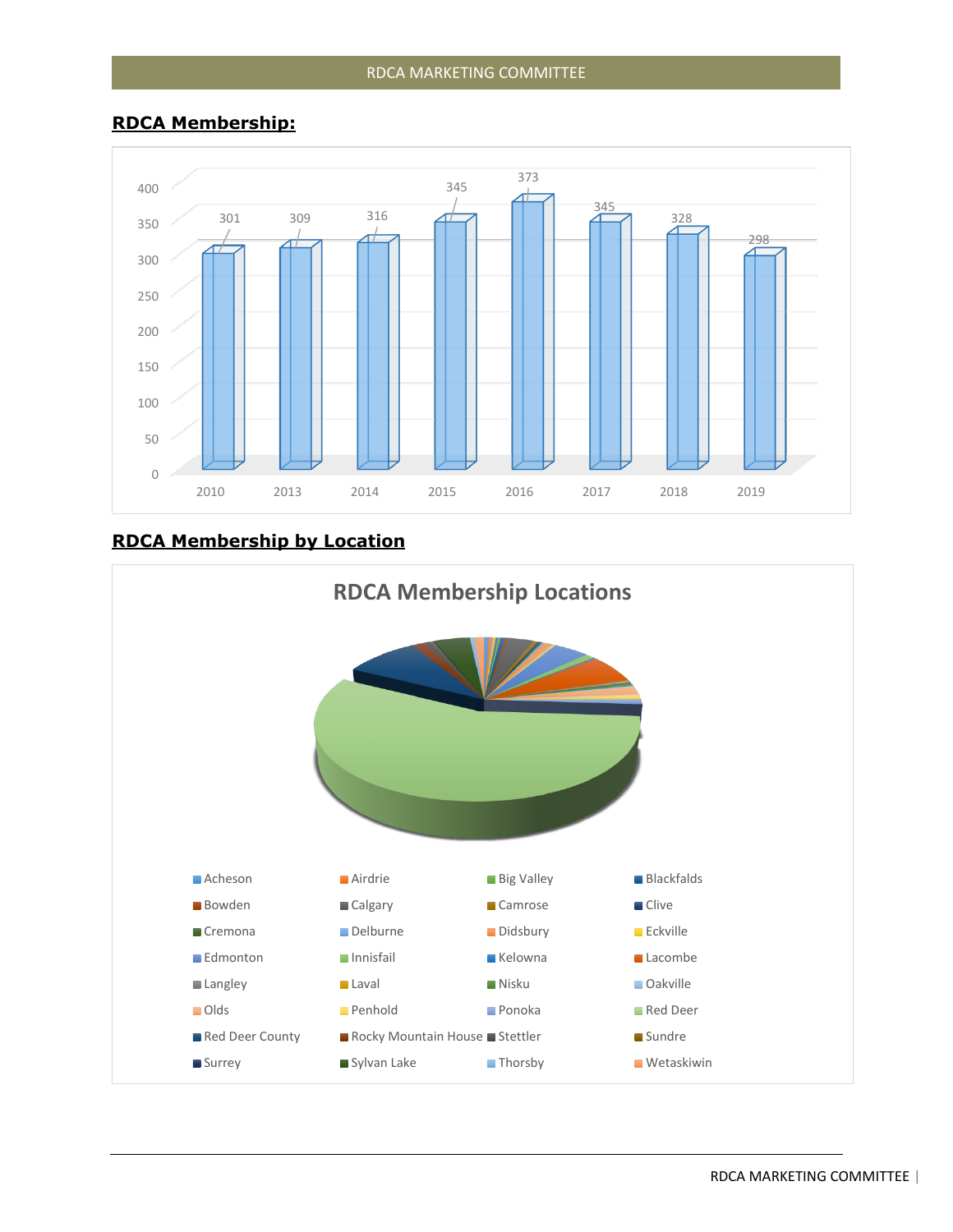# **Central Alberta Commercial Construction Awards**

- The Building Central Alberta Commercial Construction Awards were created in 2015. Since its inception, the Committee have awarded 4 – Project of the Year awards; 4 – Sub-Contractor of the Year; 5 – Partnership Awards; and new in 2017 was the Contractor's Choice Award. In 2020, the Project of the Year award was split into 3 categories (Reno/TI, Under \$7.5 Million, Over \$7.5 Million).
- In 2017, the Committee added video to the evening's presentation.
- This event brings over 150 people from member companies and guests attending.



# **Building Central Alberta (RDCA Annual General Meeting)**

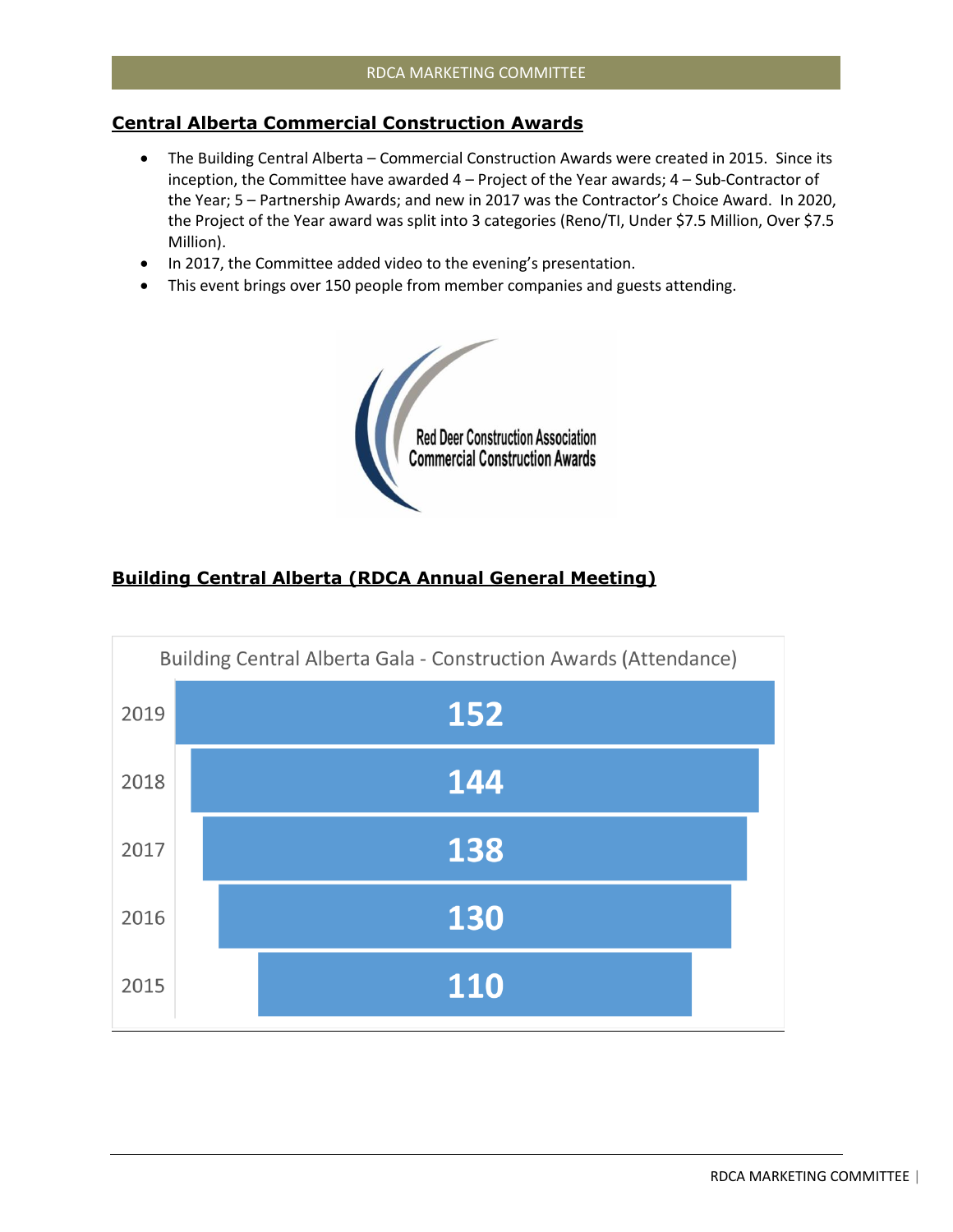# **RDCA Golf Classic**



- Sold out every year with over 150 golfers participating across the RDCA membership.
- There are on average a total of 175 golfers, volunteers and staff that are part of the event each year.
- Dinner, Breakfast, and Cart sponsorship added in 2015
- Average revenues for the event are \$32,000.
- Just under \$5,000 raised each year for the Annual Scholarship Program

# **RDCA Annual Membership BBQ**



- On average over 130 members and partners attend this event.
- In 2016, the BBQ added the promotion of Safety training partners with company/vendor booths.
- On average, over \$700 has been raised for the Annual Scholarship Program

# **RDCA Annual Christmas Breakfast**



- This event has grown over the past number of years from 60 to over 130-member companies and partners attending.
- On average, over \$1,500 is raised for the Annual Scholarship Program
- Donations are taken for the Red Deer Food Bank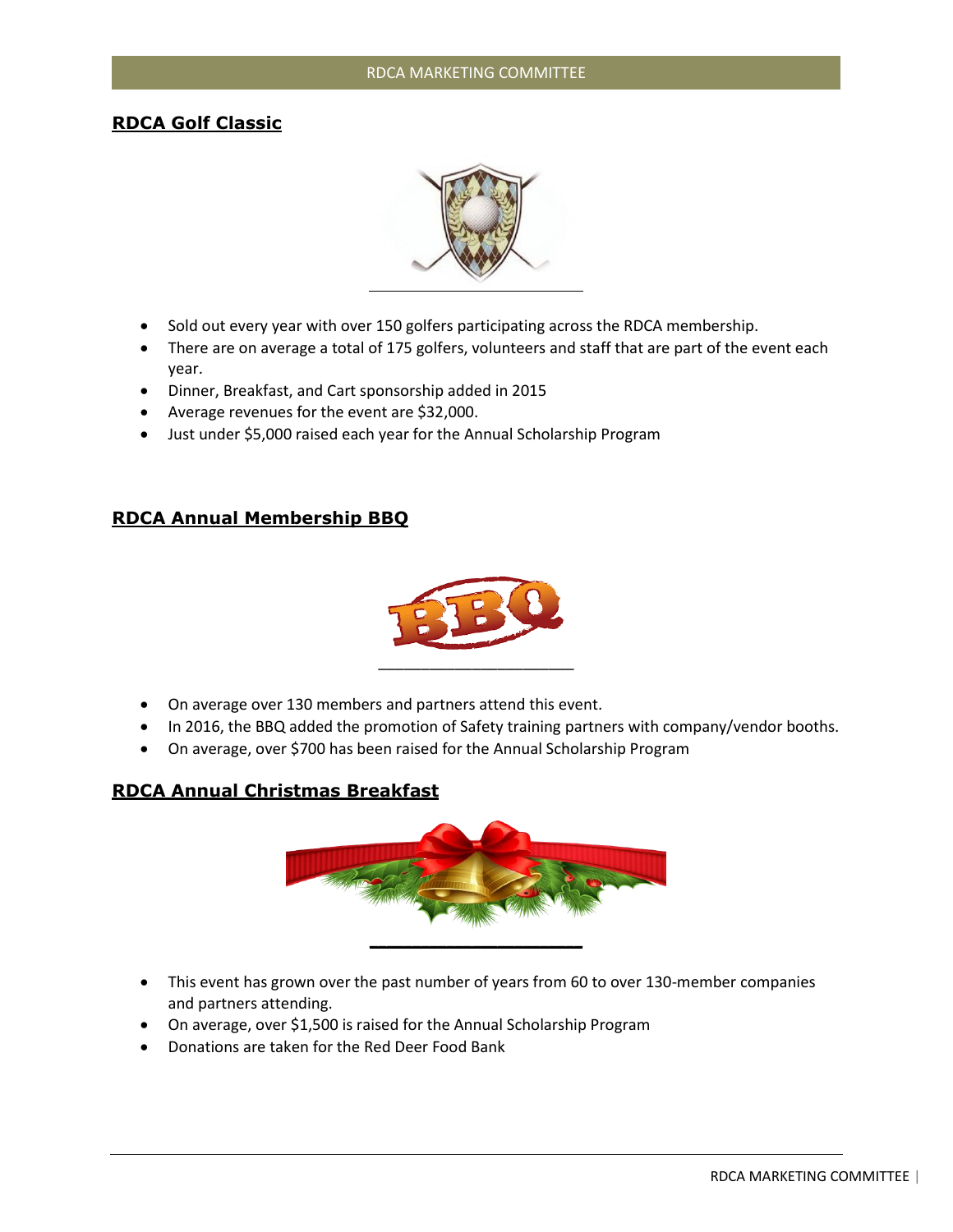## RDCA MARKETING COMMITTEE



# **RDCA Website**

- The website was re-developed in 2016 with a new look.
- Since it's launch in August, 2016:
	- o there have been over 10,000 views that span 90 countries;
	- o 30,000 page views with an average of 3 pages viewed on each session;
	- o 85% are desktop users, 13% mobile and 2% tablet;
	- o The average age usage is 30% (25-34), 26% (35-44), 25% (45-54), 9% (55-64), 7% (18-24)
	- o 40% are from Red Deer, 21% (Calgary), 9% (Edmonton), 2% (Ponoka)

## **RDCA Newsletter**

- Semi-monthly distribution to over 500 e-mails (member and non-member companies)
- Advertising options available to our members. On average the newsletter has generated \$1,500 per year in advertising for the RDCA.



## **Central Alberta Builder (Annual Publication)**

- Distributed to over 2,000 member companies, professional offices and government offices across Western Canada.
- The publication comes out every October and features local stories, member profiles, RDCA profiles, member listings and member company project photos.